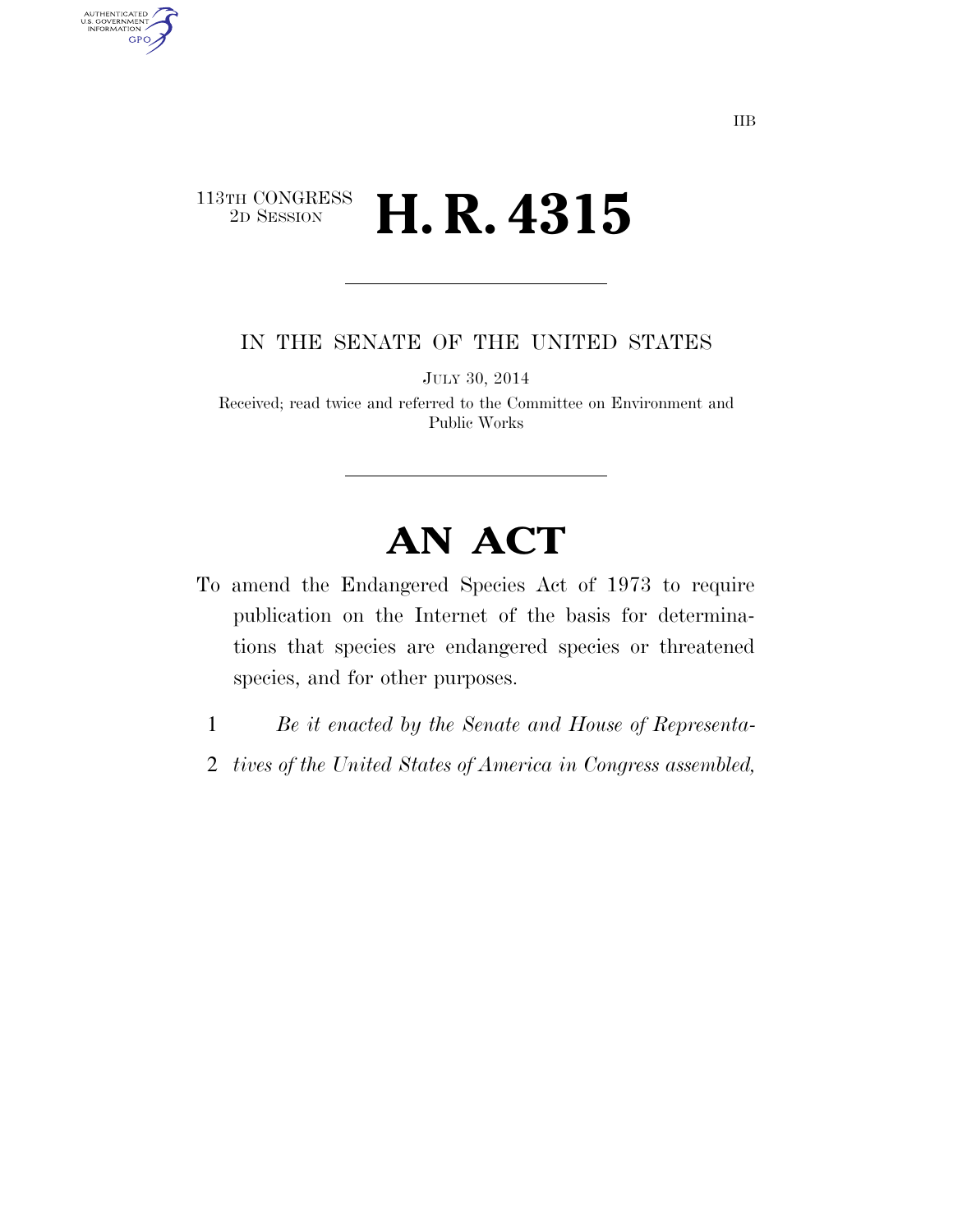#### **SECTION 1. SHORT TITLE.**

 This Act may be cited as the ''Endangered Species Transparency and Reasonableness Act''.

## **SEC. 2. REQUIREMENT TO PUBLISH ON THE INTERNET THE BASIS FOR LISTINGS.**

 Section 4(b) of the Endangered Species Act (16 U.S.C. 1533(b)) is amended by adding at the end the fol-lowing:

 ''(9) The Secretary shall make publicly available on the Internet the best scientific and commercial data avail- able that are the basis for each regulation, including each proposed regulation, promulgated under subsection (a)(1), except that, at the request of a Governor, State agency, or legislature of a State, the Secretary shall not make available under this paragraph information regarding which the State has determined public disclosure is pro- hibited by a law or regulation of that State, including any law or regulation requiring the protection of personal in- formation; and except that within 30 days after the date of the enactment of this paragraph, the Secretary shall execute an agreement with the Secretary of Defense that prevents the disclosure of classified information pertaining to Department of Defense personnel, facilities, lands, or waters.''.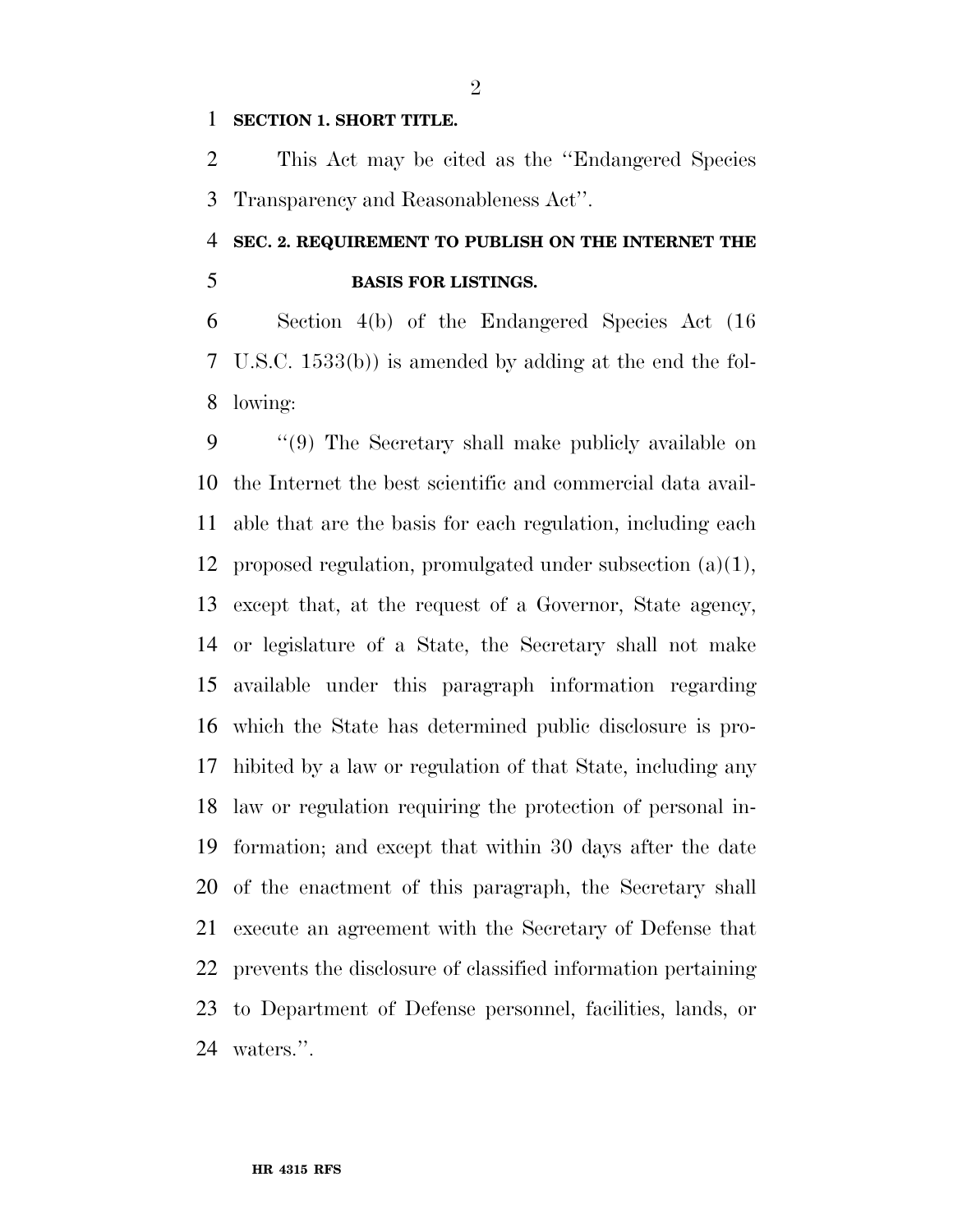| 1              | SEC. 3. DECISIONAL TRANSPARENCY AND USE OF STATE,     |
|----------------|-------------------------------------------------------|
| $\overline{2}$ | TRIBAL, AND LOCAL INFORMATION.                        |
| 3              | (a) REQUIRING DECISIONAL TRANSPARENCY WITH            |
| 4              | AFFECTED STATES.—Section $6(a)$ of the Endangered     |
| 5              | Species Act of 1973 (16 U.S.C. 1535(a)) is amended—   |
| 6              | (1) by inserting " $(1)$ " before the first sentence; |
| 7              | and                                                   |
| 8              | (2) by striking "Such cooperation shall include"      |
| 9              | and inserting the following:                          |
| 10             | $\lq(2)$ Such cooperation shall include—              |
| 11             | $\lq\lq$ before making a determination under          |
| 12             | section $4(a)$ , providing to States affected by      |
| 13             | such determination all data that is the basis of      |
| 14             | the determination; and                                |
| 15             | $``(B)''$ .                                           |
| 16             | (b) ENSURING USE OF STATE, TRIBAL, AND LOCAL          |
| 17             | INFORMATION.—                                         |
| 18             | (1) IN GENERAL.—Section 3 of the Endangered           |
| 19             | Species Act of 1973 (16 U.S.C. 1532) is amended—      |
| 20             | (A) by redesignating paragraphs<br>(2)                |
| 21             | through $(21)$ as paragraphs $(3)$ through $(22)$ ,   |
| 22             | respectively; and                                     |
| 23             | (B) by inserting after paragraph (1) the              |
| 24             | following:                                            |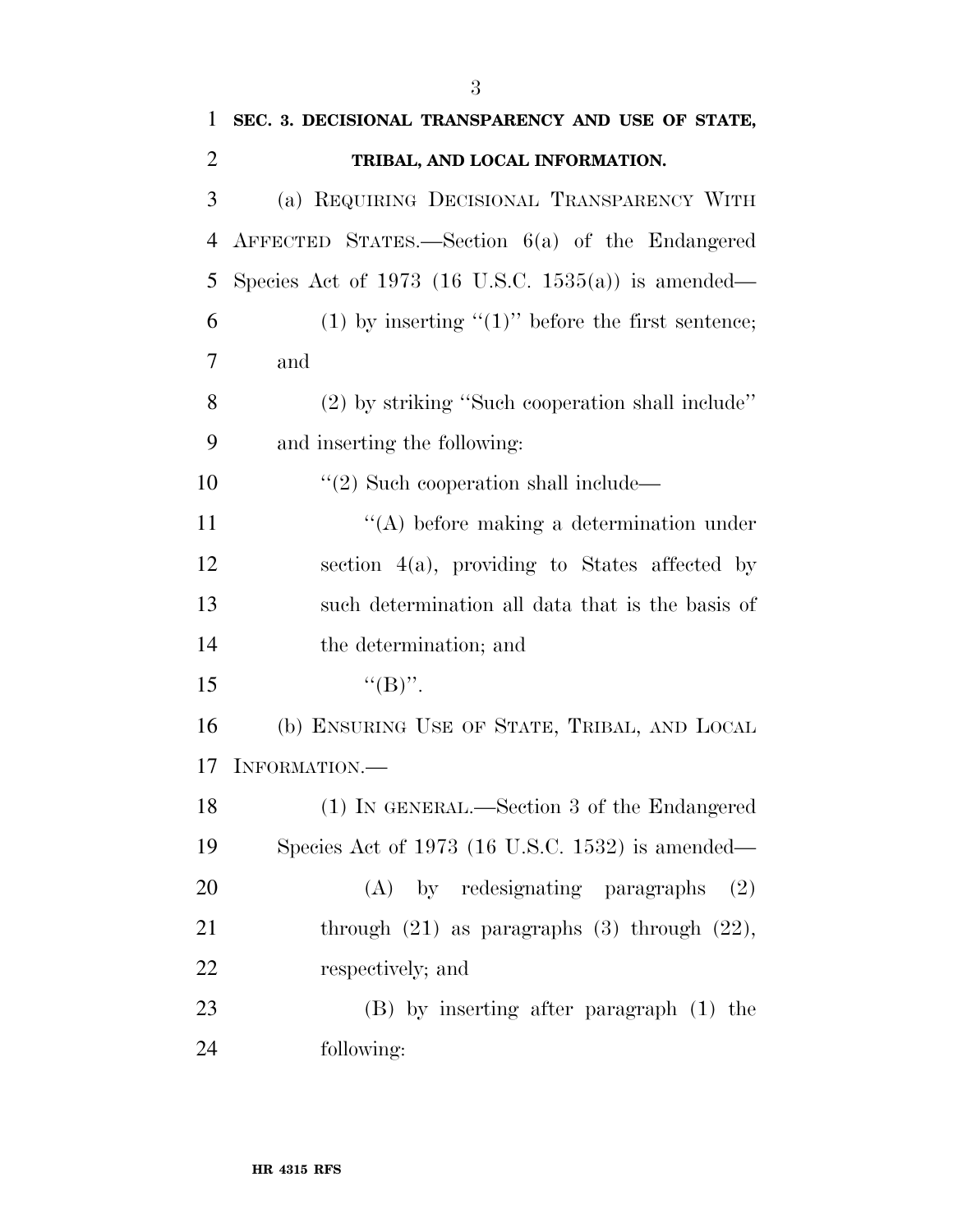1 ''(2) The term 'best scientific and commercial data available' includes all such data submitted by a State, trib-al, or county government.''.

 (2) CONFORMING AMENDMENT.—Section 7(n) 5 of such Act  $(16 \text{ U.S.C. } 1536(n))$  is amended by striking ''section 3(13)'' and inserting ''section  $7 \t3(14)$ ".

### **SEC. 4. DISCLOSURE OF EXPENDITURES UNDER ENDAN-GERED SPECIES ACT OF 1973.**

 (a) REQUIREMENT TO DISCLOSE.—Section 13 of the Endangered Species Act of 1973 (87 Stat. 902; relating to conforming amendments which have executed) is amended to read as follows:

### **''SEC. 13. DISCLOSURE OF EXPENDITURES.**

 ''(a) REQUIREMENT.—The Secretary of the Interior, in consultation with the Secretary of Commerce, shall—

 $\frac{17}{2}$   $\frac{17}{2}$  not later than 90 days after the end of each fiscal year, submit to the Committee on Nat- ural Resources of the House of Representatives and 20 the Committee on Energy and Natural Resources of the Senate an annual report detailing Federal Gov- ernment expenditures for covered suits during the preceding fiscal year (including the information de-scribed in subsection (b)); and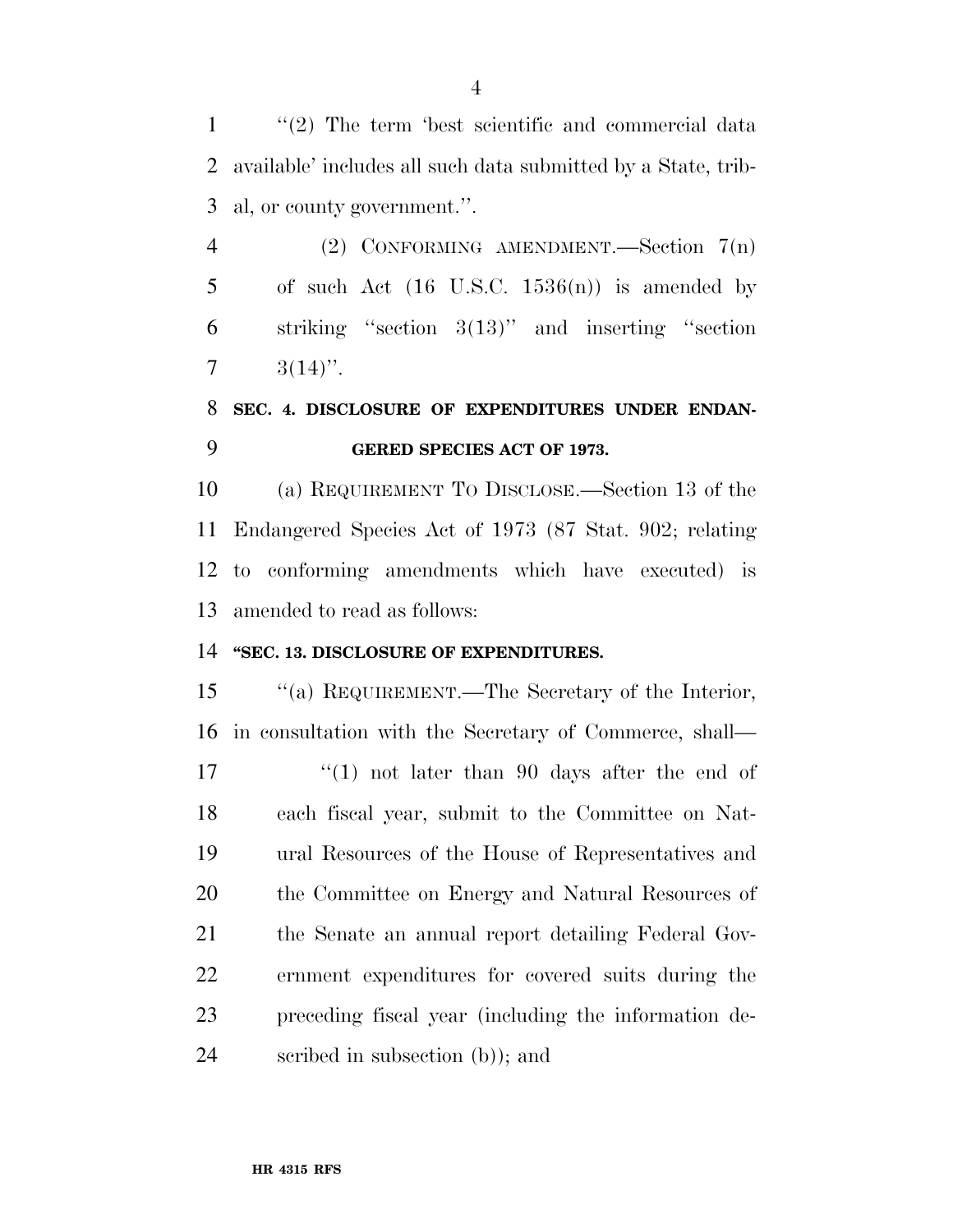| $\mathbf{1}$   | $\lq(2)$ make publicly available through the Inter-         |
|----------------|-------------------------------------------------------------|
| $\overline{2}$ | net a searchable database of the information de-            |
| 3              | scribed in subsection (b).                                  |
| $\overline{4}$ | "(b) INCLUDED INFORMATION.—The report shall in-             |
| 5              | clude—                                                      |
| 6              | $\cdot$ (1) the case name and number of each covered        |
| 7              | suit, and a hyperlink to the record or decision for         |
| 8              | each covered suit (if available);                           |
| 9              | $\lq(2)$ a description of the claims in each covered        |
| 10             | suit;                                                       |
| 11             | $(3)$ the name of each covered agency whose ac-             |
| 12             | tions gave rise to a claim in a covered suit;               |
| 13             | "(4) funds expended by each covered agency                  |
| 14             | (disaggregated by agency account) to receive and re-        |
| 15             | spond to notices referred to in section $11(g)(2)$ or to    |
| 16             | prepare for litigation of, litigate, negotiate a settle-    |
| 17             | ment agreement or consent decree in, or provide ma-         |
| 18             | terial, technical, or other assistance in relation to, a    |
| 19             | covered suit;                                               |
| 20             | $\cdot\cdot$ (5) the number of full-time equivalent employ- |
| 21             | ees that participated in the activities described in        |
| 22             | paragraph $(4)$ ;                                           |
| 23             | $(6)$ attorneys fees and other<br>expenses                  |
| 24             | (disaggregated by agency account) awarded in cov-           |
| 25             | ered suits, including any consent decrees or settle-        |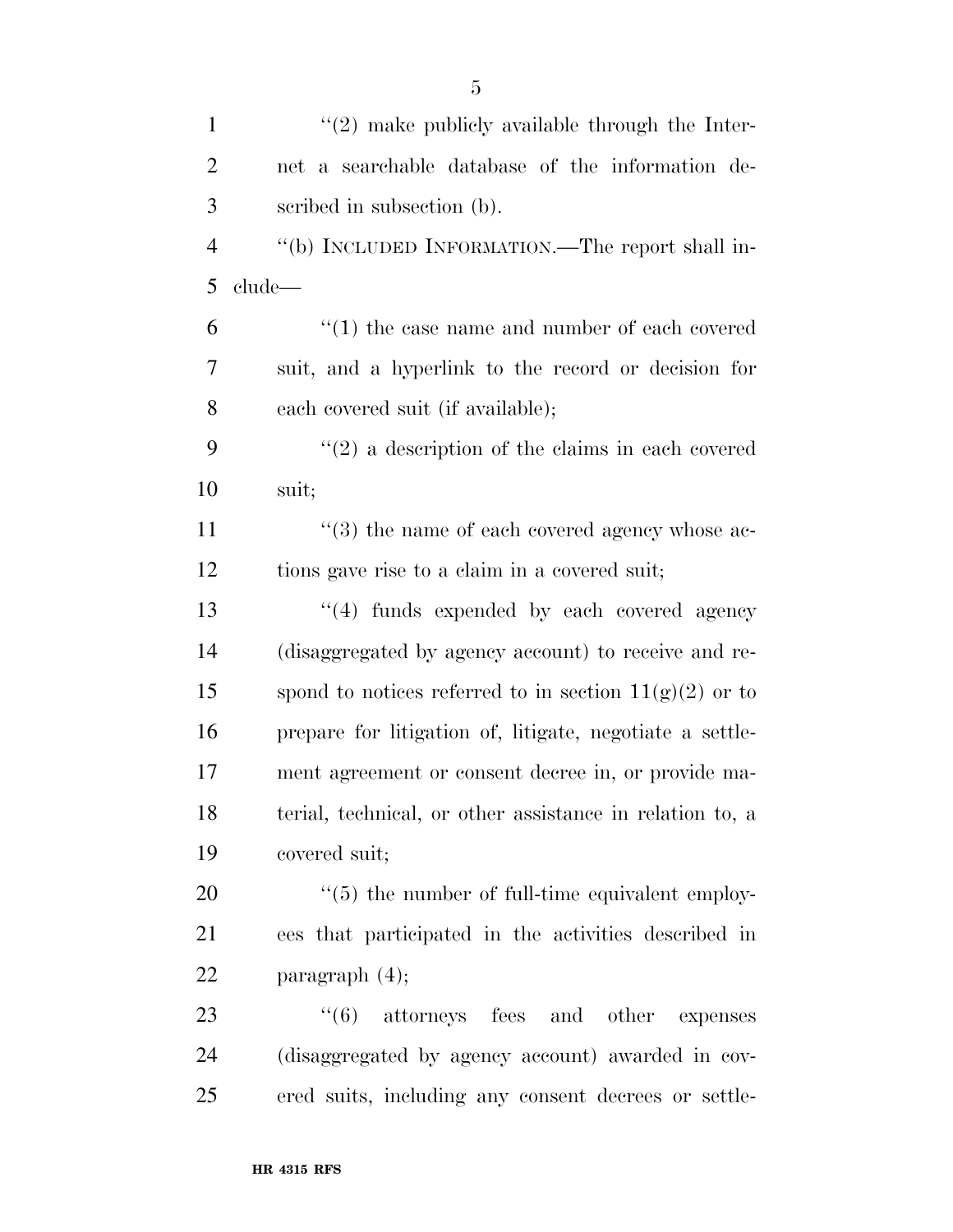ment agreements (regardless of whether a decree or settlement agreement is sealed or otherwise subject to nondisclosure provisions), including the bases for such awards; and

 ''(7) any Federal funding used by a person or a governmental or non-governmental entity in bring-ing a claim in a covered suit.

8 "(c) REQUIREMENT TO PROVIDE INFORMATION.— The head of each covered agency shall provide to the Sec- retary in a timely manner all information requested by the Secretary to comply with the requirements of this section. ''(d) LIMITATION ON DISCLOSURE.—Notwith-standing any other provision of this section, this section

 shall not affect any restriction in a consent decree or set- tlement agreement on the disclosure of information that is not described in subsection (b).

17 "(e) DEFINITIONS.—

18 "(1) COVERED AGENCY.—The term 'covered agency' means any agency of the Department of the Interior, the Forest Service, the National Marine Fisheries Service, the Bonneville Power Administra- tion, the Western Area Power Administration, the Southwestern Power Administration, or the South-eastern Power Administration.